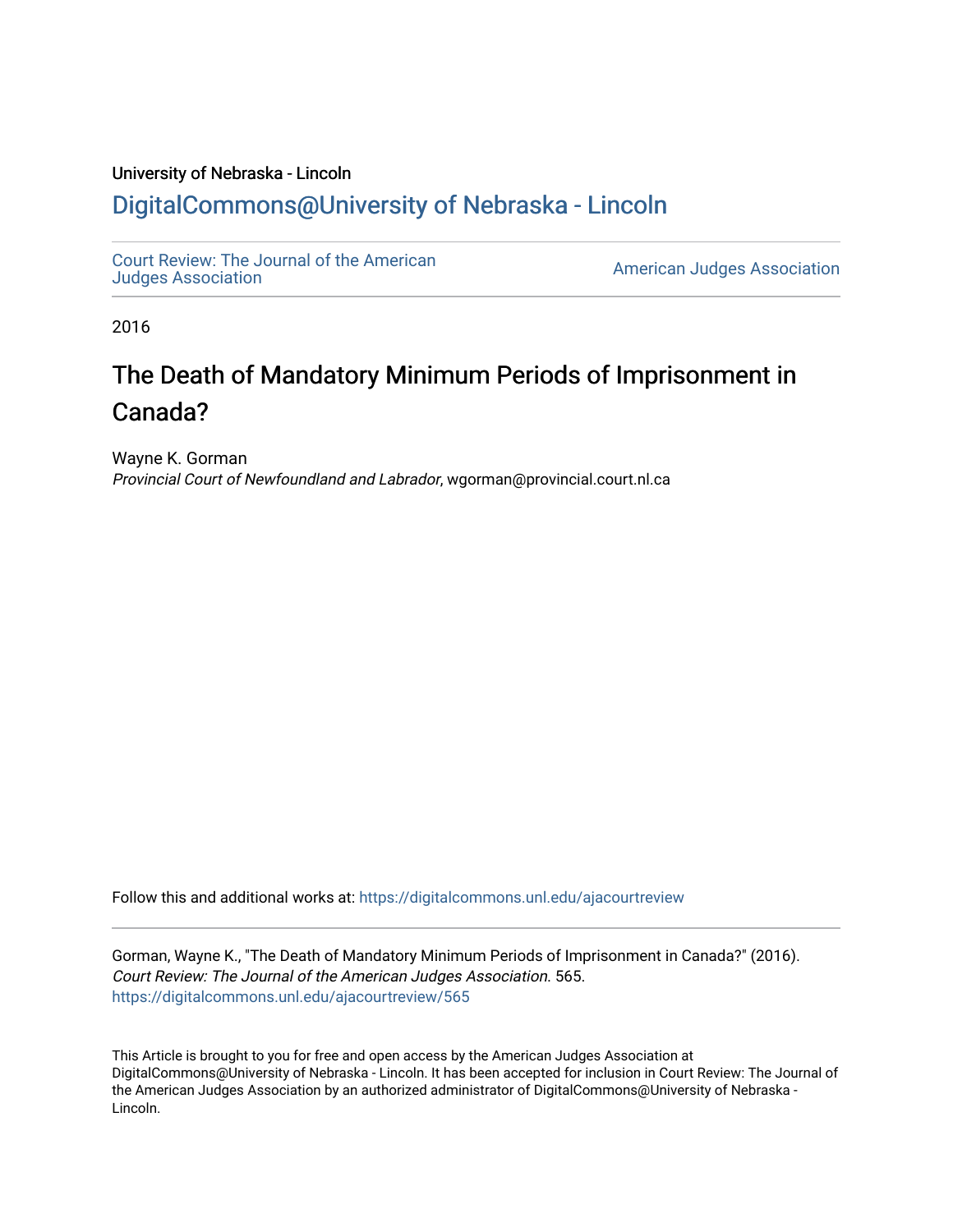# **The Death of Mandatory Minimum Periods of Imprisonment in Canada?**

#### **Wayne K. Gorman**

**O**ver the last number of years, the Government of Canada (which has exclusive constitutional jurisdiction over criminal law in Canada) enacted various Canada (which has exclusive constitutional jurisdicpieces of legislation mandating the imposition of mandatory minimum periods of imprisonment for specific offences contained within the *Criminal Code of Canada*, R.S.C. 1985. This has included:

– the *Safe Streets and Communities Act*, S.C. 2012, c 1 (which imposed mandatory minimum penalties for certain sexual offences against children and which amended the *Controlled Drugs and Substances Act*, R.S.C. 1985, to provide for minimum penalties for certain drug offences)1; and

– the *Increasing Offenders' Accountability for Victims Act*, S.C. 2013, c 11 (which requires that a minimum "victim surcharge" be imposed on all offenders regardless of ability to pay).2

#### **THE CANADIAN CHARTER OF RIGHTS AND FREEDOMS**

These legislative initiatives have been subjected to constitutional challenge. These challenges have primarily been based

#### **Footnotes**

- 1. In *R. v. R. (E.R.D.)*, 2016 BCSC 684, 2016 CarswellBC 1055, ¶ 31 (Can. B.C.), it was held that "although the minimum one-year mandatory sentence required by s. 271(a) [sexual assault] is not grossly disproportionate for [E.R.D.R.], it would be grossly disproportionate for reasonably foreseeable less-serious offenders whose conduct would be captured by s. 271(a). Consequently, I find that s. 271(a) violates s. 12 of the *Charter*." In *R. v. Badali*, 2016 ONSC 788, 2016 CarswellOnt 1550 (Can. Ont.), it was declared that the minimum-sentence provisions in sections 212(2) and 212(4) of the *Criminal Code* (living off of the avails of prostitution with respect to a female under 18 years of age) violated section 12 of the *Charter* and were of no force and effect.
- 2. In *R. v. Flaro*, 2014 ONCJ 2, 2014 CarswellOnt 192 (Can. Ont.), it was held that the amendments made to section 737 of the *Criminal Code* by the *Increasing Offenders' Accountability for Victims Act* violated sections 7 and 12 of the *Charter* and were therefore of no force or effect. It was held that the mandatory nature of the victim surcharge constituted "cruel and unusual punishment." It has been suggested that this type of legislation "purports to rank, explicitly or implicitly, the objectives of sentencing by normative priority," and, therefore, it is "no exaggeration to claim that the effect of the amendments is to amend or repeal, expressly or impliedly, the principles and objectives enumerated in Part XXIII that were stated by Parliament in 1995 and later developed in the jurisprudence" (Patrick Healy*, Sentencing from There to Here and from Then to Now*, 17 CAN. CRIM. L. REV. 291, 300 (2013)).
- 3. *See* R. v. Ferguson, 2008 SCC 6, [2008] 1 S.C.R. 96 (Can.).
- 4. In *R. v. Oakes*, [1986] 1 S.C.R. 103, ¶¶ 70-71, the Supreme Court

upon section 12 of the *Canadian Charter of Rights and Freedoms*, *Constitution Act, 1982* (the *Charter*). Section 12 states: "Everyone has the right not to be subjected to any cruel and unusual treatment or punishment."

In Canada, if a court finds that a legislative enactment violates section 12 of the *Charter*, the court must issue a declaration of invalidity pursuant to section 52(1) of the *Charter*.3 Section 52(1) indicates that "any law that is inconsistent with the provisions of the Constitution is, to the extent of the inconsistency, of no force or effect." However, a finding of such an inconsistency does not automatically lead to a declaration of invalidity. Canadian courts are also required to determine if the legislation can be "saved" by section 1 of the *Charter*. That section states: "The *Canadian Charter of Rights and Freedoms* guarantees the rights and freedoms set out in it subject only to such reasonable limits prescribed by law as can be demonstrably justified in a free and democratic society."4

Section 12 of the *Charter* has been the subject of significant commentary by the Supreme Court of Canada. As will be seen, the Supreme Court's latest pronouncements may suggest that all legislation mandating the imposition of a minimum period of imprisonment will be unconstitutional.

held that the test to be applied pursuant to section 1 of the *Charter* involves three elements:

To establish that a limit is reasonable and demonstrably justified in a free and democratic society, two central criteria must be satisfied. First, the objective, which the measures responsible for a limit on a *Charter* right or freedom are designed to serve, must be "of sufficient importance to warrant overriding a constitutionally protected right or freedom" . . . .

Second, once a sufficiently significant objective is recognized, then the party invoking s. 1 must show that the means chosen are reasonable and demonstrably justified. This involves "a form of proportionality test": *R. v. Big M Drug Mart Ltd.*, [[1985] 1 S.C.R. 295, 352]. Although the nature of the proportionality test will vary depending on the circumstances, in each case courts will be required to balance the interests of society with those of individuals and groups. There are, in my view, three important components of a proportionality test. First, the measures adopted must be carefully designed to achieve the objective in question. They must not be arbitrary, unfair or based on irrational considerations. In short, they must be rationally connected to the objective. Second, the means, even if rationally connected to the objective in this first sense, should impair "as little as possible" the right or freedom in question: *R. v. Big M Drug Mart Ltd*., *supra*, at p. 352. Third, there must be a proportionality between the effects of the measures which are responsible for limiting the *Charter* right or freedom, and the objective which has been identified as of "sufficient importance".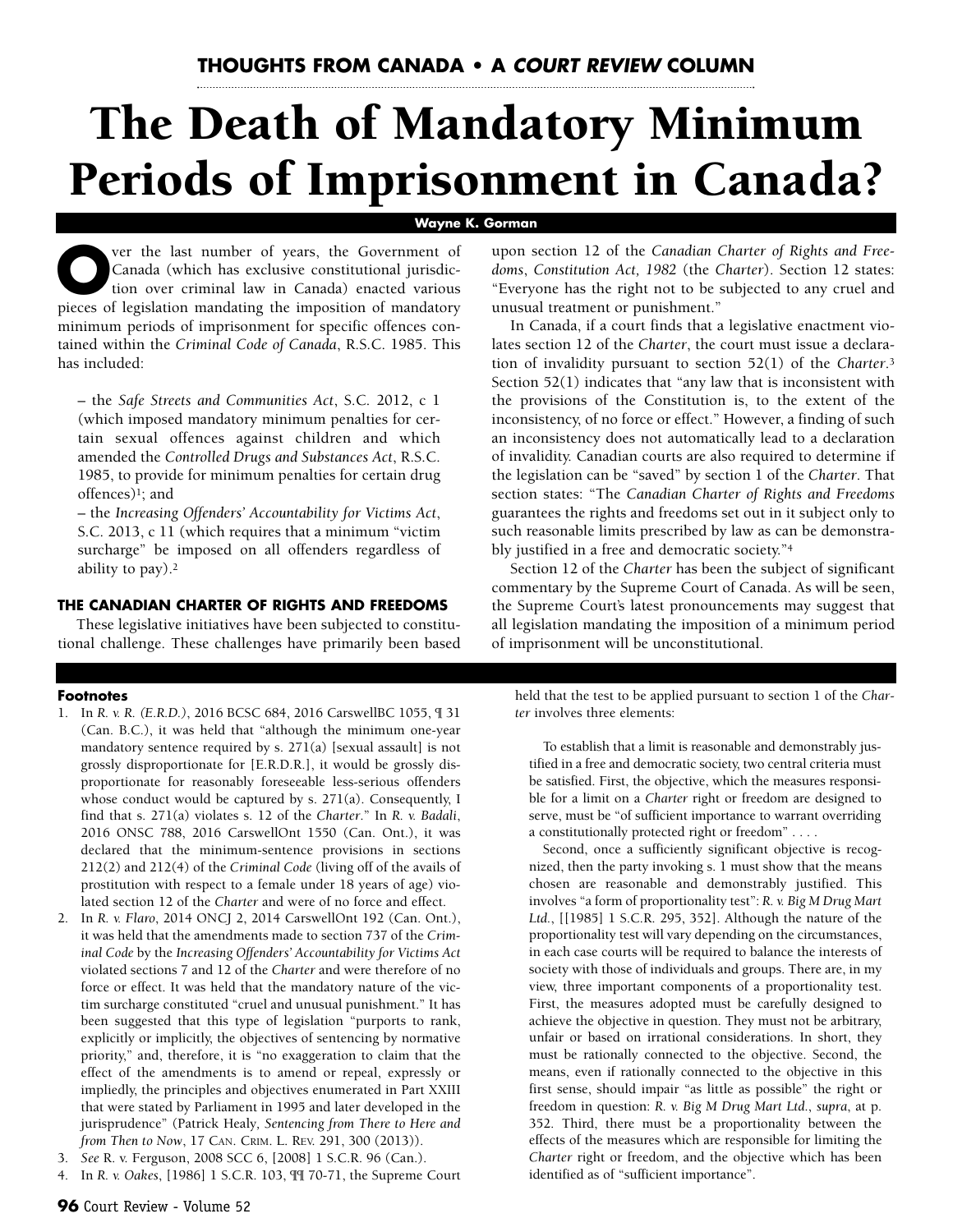Let us start with a brief review of how the Supreme Court has interpreted section 12 of the *Charter*, and then we will look at its most recent decision before attempting to determine the effect of the Supreme Court's decisions on the ability of the Canadian Government to enact mandatory periods of imprisonment for specific criminal offences.

#### **THE EARLY DECISIONS**

The Supreme Court of Canada's initial consideration of section 12 of the *Charter* occurred in *R. v. Smith*.<sup>5</sup> In *Smith*, the Court held that a seven-year minimum-sentencing provision that applied to the offence of importing narcotics under section 5(1) of the *Narcotic Control Act*, R.S.C. 1970, violated section 12 of the *Charter*. The Court held that the protection afforded by section 12 of the *Charter* "governs the quality of the punishment and is concerned with the effect that the punishment may have on the person on whom it is imposed."6 The Court described the test to be applied when attempting to determine if a sentencing provision violated section 12 of the *Charter* in the following manner:

The test for review under s. 12 of the *Charter* is one of gross disproportionality, because it is aimed at punishments that are more than merely excessive. We should be careful not to stigmatize every disproportionate or excessive sentence as being a constitutional violation, and should leave to the usual sentencing appeal process the task of reviewing the fitness of a sentence. Section 12 will only be infringed where the sentence is so unfit having regard to the offence and the offender as to be grossly disproportionate.7

This test was subsequently affirmed and applied in *R. v. Lyons*,8 *R. v. Luxton*,9 *Steele v. Mountain Institution*,10 *R. v. Goltz*,11 *R. v. Morrisey*,12 and *R. v. Latimer*.13 In *Goltz*, the Court indicated that "although not in themselves decisive to a determination of gross disproportionality, other factors which may legitimately inform an assessment are whether the punishment is necessary to achieve a valid penal purpose, whether it is founded on recognized sentencing principles, whether there exist valid alternatives to the punishment imposed, and to some extent whether a comparison with punishments imposed for other crimes in the same jurisdiction reveals great disproportion."14 In *Latimer*, the Court held that the mandatory period of parole ineligibility (10 years) prescribed by the *Criminal Code* for second-degree murder did not violate section 12 of the *Charter*.

In *Ferguson*, the Court held that the imposition of the fouryear mandatory minimum sentence for manslaughter with a firearm did not violate section 12 of the *Charter*. The Court also held that a constitutional exemption is not an appropriate remedy for a section 12 violation. The Court concluded that if a minimum sentence is found to be unconstitutional, the law imposing the sentence is inconsistent with the *Charter* and therefore falls under section 52 of the *Constitution Act, 1982*.

#### **R. v. NUR**

Last year, the Supreme Court considered section 12 of the *Charter* in *R. v. Nur*.15 In *Nur*, the accused were convicted of the offence of possession of a prohibited/restricted weapon with ammunition, contrary to section 95(1) of the *Criminal Code*. The minimum prescribed penalty for this offence (see section  $95(2)(a)$ ) was three years imprisonment for a first offence and five years imprisonment for a second or subsequent offence. The Court noted that it "has set a high bar for what constitutes 'cruel and unusual . . . punishment' under s. 12 of the *Charter*. A sentence attacked on this ground must be grossly disproportionate to the punishment that is appropriate, having regard to the nature of the offence and the circumstances of the offender."16

The Supreme Court held in *Nur* that "a challenge to a mandatory minimum sentencing provision on the ground it constitutes cruel and unusual punishment under s. 12 of the *Charter* involves two steps":

In summary, when a mandatory minimum sentencing provision is challenged, two questions arise. The first is whether the provision results in a grossly disproportionate sentence on the individual before the court. If the answer is no, the second question is whether the provision's reasonably foreseeable applications will impose grossly disproportionate sentences on others. This is consistent with the settled jurisprudence on constitutional review and rules of constitutional interpretation, which seek to determine the potential reach of a law; is workable; and provides sufficient certainty.17

The Court explained that the "reasonable foreseeability test is not confined to situations that are likely to arise in the general day-to-day application of the law. Rather, it asks what situations may reasonably arise. It targets circumstances that are foreseeably captured by the minimum conduct caught by the offence. Only situations that are 'remote' or 'far-fetched' are excluded."18

In *Nur*, the Court held that section 95(2)(a) violated section 12 of the *Charter* because for certain offenders "a three-year sentence is grossly disproportionate to the sentence the conduct would otherwise merit under the sentencing provisions of the *Criminal Code*":

At the far end of the range, stands the licensed and responsible gun owner who stores his unloaded firearm safely with ammunition nearby, but makes a mistake as

- 6. *Id*. ¶ 53.
- 7. *Id*. ¶ 54.
- 8. [1987] 2 S.C.R. 309 (Can.)
- 9. [1990] 2 S.C.R. 711 (Can.)
- 10. [1990] 2 S.C.R. 1385 (Can.)
- 11. [1991] 3 S.C.R. 485 (Can.)
- 12. 2000 SCC 39, [2000] 2 S.C.R. 90 (Can.)
- 13. 2001 SCC 1, [2001] 1 S.C.R. 3 (Can.)
- 14. *Goltz*, [1991] 3 S.C.R. 485, ¶ 27.
- 15. 2015 SCC 15, [2015] 1 S.C.R. 773 (Can.).

- 17. *Id.* ¶ 77.
- 18. *Id*. ¶ 68.

<sup>5. [1987] 1</sup> S.C.R. 1045 (Can.).

<sup>16.</sup> *Id.* ¶ 39.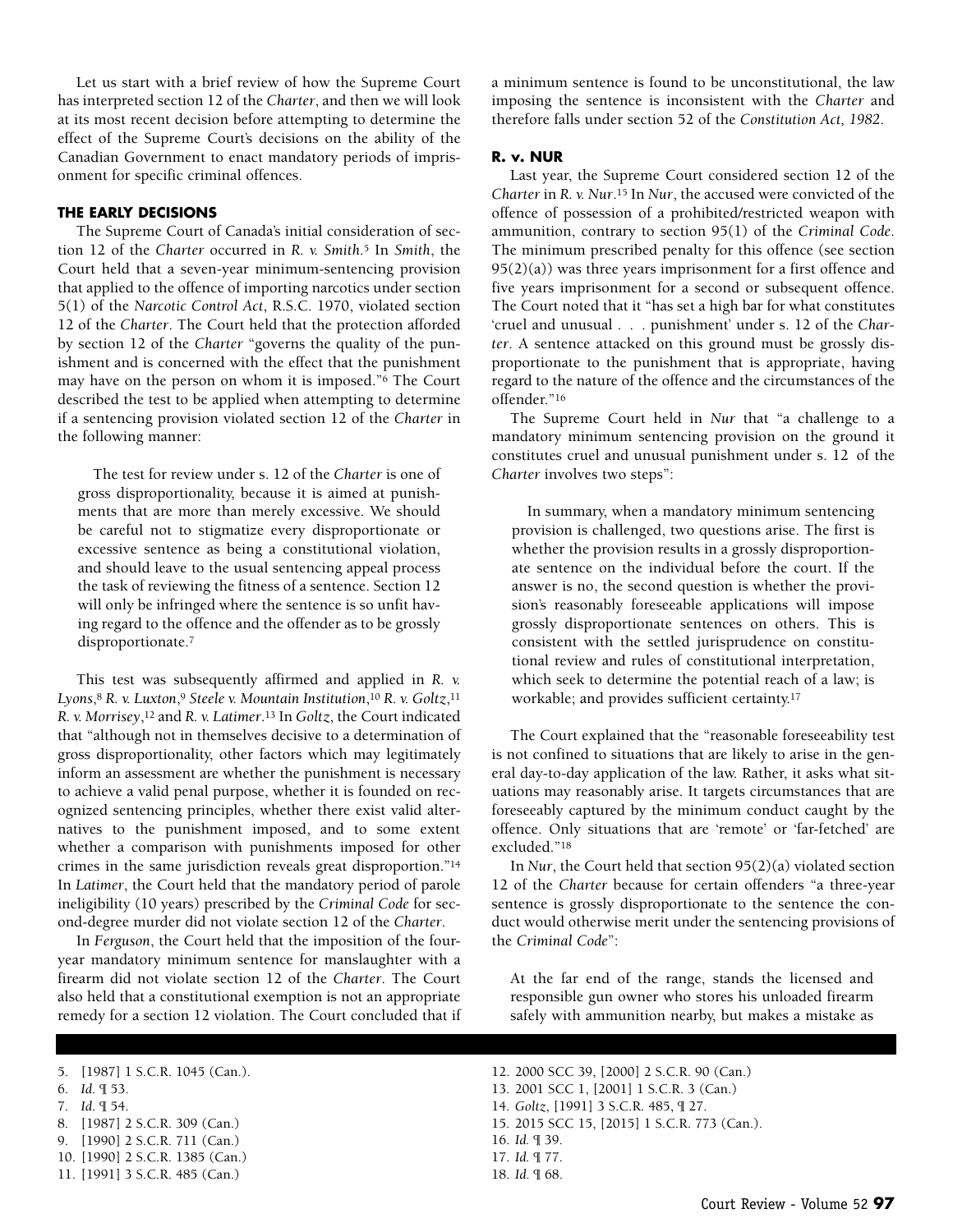to where it can be stored. For this offender, a three-year sentence is grossly disproportionate to the sentence the conduct would otherwise merit under the sentencing provisions of the *Criminal Code*.19

#### **THE SUPREME COURT OF CANADA'S MOST RECENT SECTION 12 DECISION**

Earlier this year, the Supreme Court once again considered section 12 of the *Charter*.

In *R. v. Lloyd*,<sup>20</sup> the accused was convicted in the Provincial Court of the offence of possession of a controlled substance for the purpose of trafficking. Because of a prior conviction for a similar offence, he was subject to a mandatory minimum sentence of one year of imprisonment pursuant to section 5(3)(a)(i)(D) of the *Controlled Drugs and Substances Act*. The sentencing judge declared this provision to be contrary to section 12 of the *Charter* and not justified under section 1.

#### **THE MANDATORY MINIMUM SENTENCE RULED TO BE UNCONSTITUTIONAL**

On appeal, the Supreme Court indicated:

[T]he reality is this: mandatory minimum sentences that, as here, apply to offences that can be committed in various ways, under a broad array of circumstances and by a wide range of people are vulnerable to constitutional challenge. This is because such laws will almost inevitably include an acceptable reasonable hypothetical for which the mandatory minimum will be found unconstitutional. If Parliament hopes to sustain mandatory minimum penalties for offences that cast a wide net, it should consider narrowing their reach so that they only catch offenders that merit the mandatory minimum sentences.21

The Supreme Court also suggested that another "solution would be for Parliament to build a safety valve that would allow judges to exempt outliers for whom the mandatory minimum will constitute cruel and unusual punishment. Residual judicial discretion for exceptional cases is a technique widely used to avoid injustice and constitutional infirmity in other countries."22 The Supreme Court of Canada concluded the challenged mandatory minimum sentence of one year of

19. *Id*. ¶ 82. In *Ewing v. California*, 538 U.S. 11 (2003), the defendant was convicted of the offence of grand theft and sentenced to a term of 25 years to life under the state of California's three-strikes law. The California Court of Appeal, Second Appellate District, affirmed the sentence, and the California Supreme Court denied review. Certiorari was granted by the Supreme Court of the United States. The Supreme Court held that the sentence did not violate the Eighth Amendment's prohibition against cruel and unusual punishment. At page 1190, the Court stated:

Ewing's is not "the rare case in which a threshold comparison of the crime committed and the sentence imposed leads to an inference of gross disproportionality." *Harmelin*, 501 U.S., at 1005, 111 S. Ct. 2680 (KENNEDY, J., concurring in part and concurring in judgment).

We hold that Ewing's sentence of 25 years to life in prison, imposed for the offense of felony grand theft under imprisonment violated section 12 of the *Charter* on the basis that it "'casts its net over a wide range of potential conduct' . . . . As a result, it catches not only the serious drug trafficking that is its proper aim, but conduct that is much less blameworthy. This renders it constitutionally vulnerable."23

This is very strong and broad language. The suggestion by the Court to as to how Parliament might wish to draft its future legislation may not bode well for future mandatory minimums being upheld.24

#### **SECTION 1**

The Supreme Court concluded that the provision was not saved by section 1 of the *Charter*:

Parliament's objective—to combat the distribution of illicit drugs—is unquestionably an important objective: *R. v. Oakes*, [1986] 1 S.C.R. 103, at p. 141. This objective is rationally connected to the imposition of a one-year mandatory minimum sentence for the offence of possession for the purpose of trafficking of Schedule I drugs. However, the law does not minimally impair the s. 12 right. As discussed above, the law covers a wide array of situations of varying moral blameworthiness, without differentiation or exemption, save for the single exception in s. 10(5) of the *CDSA*. The Crown has not established that less harmful means to achieve Parliament's objective of combatting the distribution of illicit drugs, whether by narrowing the reach of the law or by providing for judicial discretion in exceptional cases, were not available. Nor has it shown that the impact of the limit on offenders deprived of their rights is proportionate to the good flowing from their inclusion in the law.25

#### **CONSIDERATION OF NUR AND LLOYD**

*Lloyd* was applied in *R. v. Elliott,*<sup>26</sup> in which it was held that section 7(2)(b)(i) of the *Controlled Drugs and Substances Act* (which requires the imposition of a minimum sentence of six months imprisonment for the offence of production of marihuana) violated section 12 of the *Charter.*

*Nur* was recently considered by the British Columbia Court of Appeal in *R. v. Dickey*.27

In *Dickey*, the accused were charged with the offences of traf-

the three strikes law, is not grossly disproportionate and therefore does not violate the Eighth Amendment's prohibition on cruel and unusual punishments. The judgment of the California Court of Appeal is affirmed.

20. 2016 SCC 13 (Can.)

- 22. *Id.* ¶ 36. *See* Levi Vandersteen, *Building a Safety Valve for Mandatory Minimums: How to Construct a Statutory Exemption Scheme*, 27 CRIM. REP. (7th) 249 (2016).
- 23. *Id.* ¶ 27.
- 24. In *Graham v. Florida*, 560 U.S. 48 (2010), the Supreme Court of the United States held that the Eighth Amendment prohibited the imposition of a life-without-parole sentence on a juvenile offender who did not commit homicide.
- 25. *Lloyd*, 2016 SCC 13, ¶ 49.
- 26. 2016 BCSC 1135, 2016 CarswellBC 1672 (Can. B.C.).
- 27. 2016 BCCA 177, 2016 CarswellBC 1107 (Can. B.C.).

<sup>21.</sup> *Id.* ¶ 35.